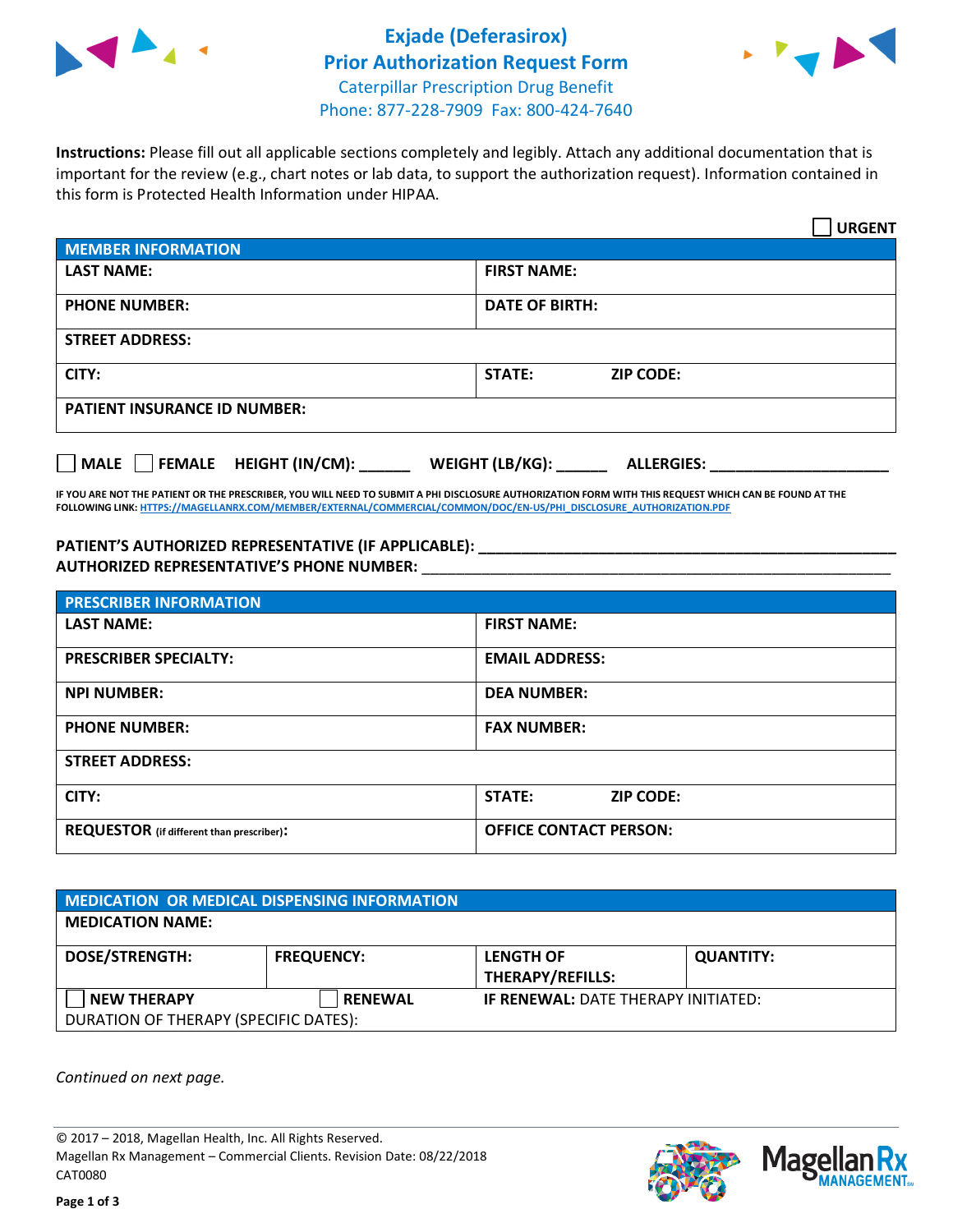



| <b>MEMBER'S LAST NAME:</b>                                                                                                                                                                                                                                                                          | <b>MEMBER'S FIRST NAME:</b>                                        |                                                       |  |  |  |
|-----------------------------------------------------------------------------------------------------------------------------------------------------------------------------------------------------------------------------------------------------------------------------------------------------|--------------------------------------------------------------------|-------------------------------------------------------|--|--|--|
|                                                                                                                                                                                                                                                                                                     | 1. HAS THE PATIENT TRIED ANY OTHER MEDICATIONS FOR THIS CONDITION? | YES (if yes, complete below)<br><b>NO</b>             |  |  |  |
| <b>MEDICATION/THERAPY (SPECIFY</b><br>DRUG NAME AND DOSAGE):                                                                                                                                                                                                                                        | <b>DURATION OF THERAPY (SPECIFY</b><br>DATES):                     | <b>RESPONSE/REASON FOR</b><br><b>FAILURE/ALLERGY:</b> |  |  |  |
| <b>2. LIST DIAGNOSES:</b>                                                                                                                                                                                                                                                                           |                                                                    | <b>ICD-10:</b>                                        |  |  |  |
| □ Chronic iron overload due to blood transfusions (transfusional hemosiderosis)<br>□ Chronic iron overload due to non-transfusion-dependent thalassemia (NTDT)<br>□ Other diagnosis:<br>$ICD-10$<br>3. REQUIRED CLINICAL INFORMATION: PLEASE PROVIDE ALL RELEVANT CLINICAL INFORMATION TO SUPPORT A |                                                                    |                                                       |  |  |  |
| PRIOR AUTHORIZATION.                                                                                                                                                                                                                                                                                |                                                                    |                                                       |  |  |  |
| <b>Clinical Information:</b><br>Does the patient have a creatinine clearance < 40 mL/minute or a creatinine greater than 2x the upper limit of<br>normal? □ Yes □ No<br><b>Documentation is required</b>                                                                                            |                                                                    |                                                       |  |  |  |
| Does the patient have a platelet count of less than 50 x $10^{9}/L$ ? $\Box$ Yes $\Box$ No<br><b>Documentation is required</b>                                                                                                                                                                      |                                                                    |                                                       |  |  |  |
| For chronic iron overload due to blood transfusions (transfusional hemosiderosis), also answer the following:<br>Does the patient have a baseline ferritin level of 1,000 mcg/L or more? $\Box$ Yes $\Box$ No<br><b>Documentation is required</b>                                                   |                                                                    |                                                       |  |  |  |
| Has the patient required 20 or more transfusions? $\Box$ Yes $\Box$ No                                                                                                                                                                                                                              |                                                                    |                                                       |  |  |  |
| Does the patient have a liver iron concentration (LIC) of or exceeding 2 mg of iron per gram of liver dry weight,<br>based on MRI confirmation or liver biopsy results? □ Yes □ No                                                                                                                  |                                                                    |                                                       |  |  |  |
| <b>Reauthorization:</b><br>Has the patient experienced a reduction, from baseline, in serum ferritin level? $\Box$ Yes $\Box$ No<br><b>Documentation is required</b>                                                                                                                                |                                                                    |                                                       |  |  |  |
| For chronic iron overload due to non-transfusion-dependent thalassemia (NTDT), also answer the following:<br>Does the patient have a liver iron concentration (LIC) of 5 mg of iron per gram of liver dry weight (mg Fe/g dw) or<br>higher, based on liver biopsy results? □ Yes □ No               |                                                                    |                                                       |  |  |  |
| Does the patient have a serum ferritin level > 300 mcg/L? $\Box$ Yes $\Box$ No                                                                                                                                                                                                                      |                                                                    |                                                       |  |  |  |
| <b>Reauthorization:</b><br>Does the patient have a follow-up liver biopsy with a liver iron concentration (LIC) of 3 mg Fe/g dw or higher? $\Box$ Yes<br>$\Box$ No                                                                                                                                  |                                                                    |                                                       |  |  |  |
| Has the patient experienced a reduction, from baseline, in serum ferritin level or LIC? $\Box$ Yes $\Box$ No                                                                                                                                                                                        |                                                                    |                                                       |  |  |  |

© 2017 – 2018, Magellan Health, Inc. All Rights Reserved. Magellan Rx Management – Commercial Clients. Revision Date: 08/22/2018 CAT0080



Mage

**Ilan Rx<br>ANAGEMENT**